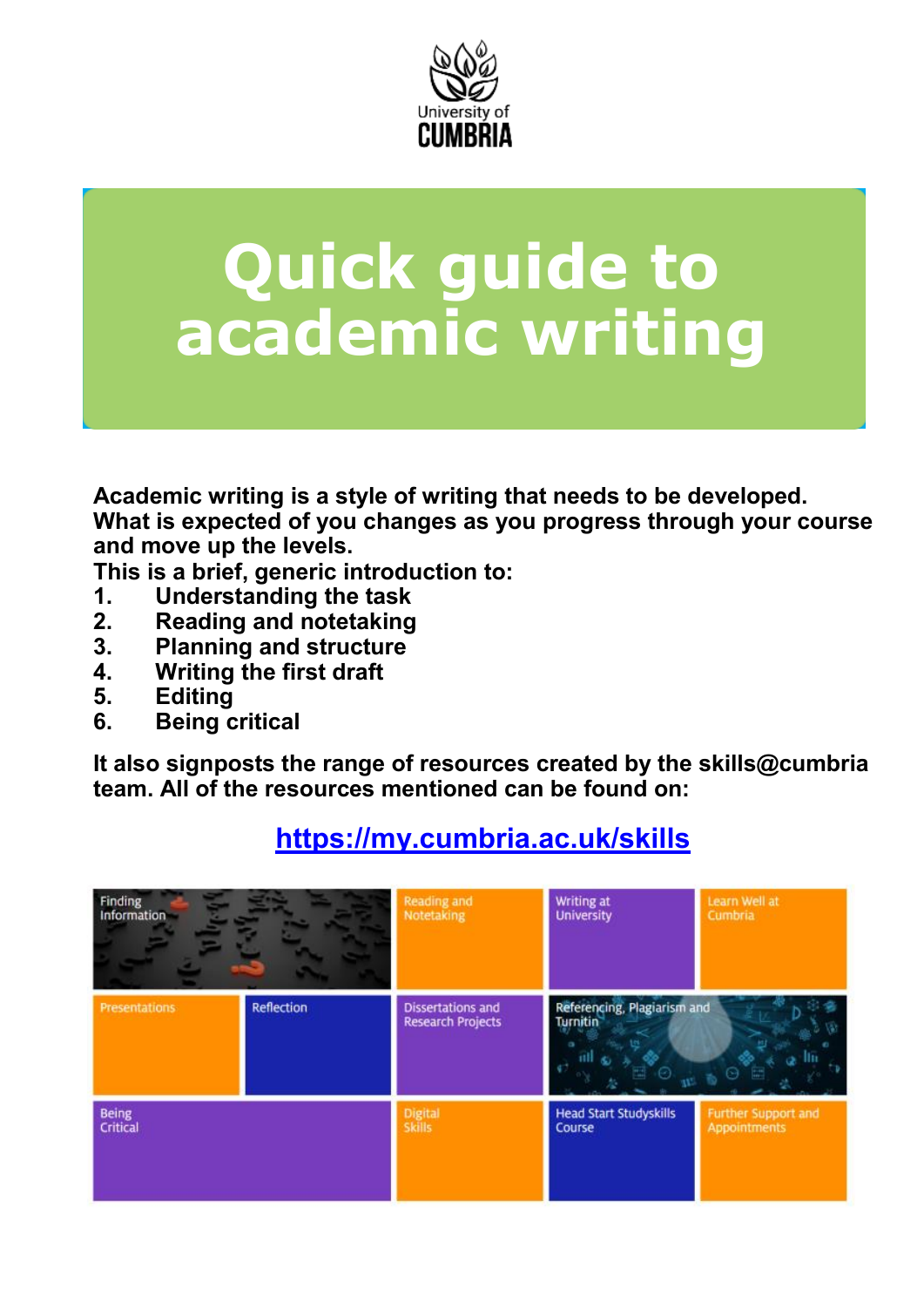## **1. Understanding what is required**

- Take a look at the University **Assessment guidelines** which cover formatting, online submission and Appendix 3C (all important!).
- Know your submission date and work out a timetable for researching, reading and writing, allowing time for editing. Breaking your assignment into small chunks makes it more achievable.
- Print off your Learning Outcomes (LO) and pin them where you can see them. It is essential that you meet all of the LOs, missing even one will mean a fail. So make sure you understand what they mean; clarify with your module lead if you're not sure.
- Make sure you know what type of assignment you have. The format may be an essay, a report, a presentation or reflective writing. Each of these requires a different approach and more information on all of them can be found on **Writing at university.**
- Make sure you understand what the assignment is asking you to do. The clue is often in the "Instruction" word in the title. For example: *Discuss the importance of* … Or *Critically evaluate* … More examples of instruction words and their definitions are provided on our **Essay page.**
- Brainstorm/ Mindmap / Spider diagram. Whatever you call it and however you do it (post its, Mindmapping software or a large sheet of paper and a pen) find a way to record the assignment title, LOs, what you already know and what you need to find out to answer the question. This will help you to be more targeted with your reading.

#### **Resources.**

- **Assignment guidelines:** <https://my.cumbria.ac.uk/assignmentinfo>
- **Time management** : [https://v3.pebblepad.co.uk/spa/#/](https://v3.pebblepad.co.uk/spa/#/public/94jgbwctZzdmHxxkfgHrGt4h9r) [public/94jgbwctZzdmHxxkfgHrGt4h9r](https://v3.pebblepad.co.uk/spa/#/public/94jgbwctZzdmHxxkfgHrGt4h9r)
- **Writing at university:** [https://my.cumbria.ac.uk/academic](https://my.cumbria.ac.uk/academic-writing)-writing
- **Essays:** [https://my.cumbria.ac.uk/academic](https://my.cumbria.ac.uk/academic-essays)-essays
- **Finding information:** <https://my.cumbria.ac.uk/findinginfo>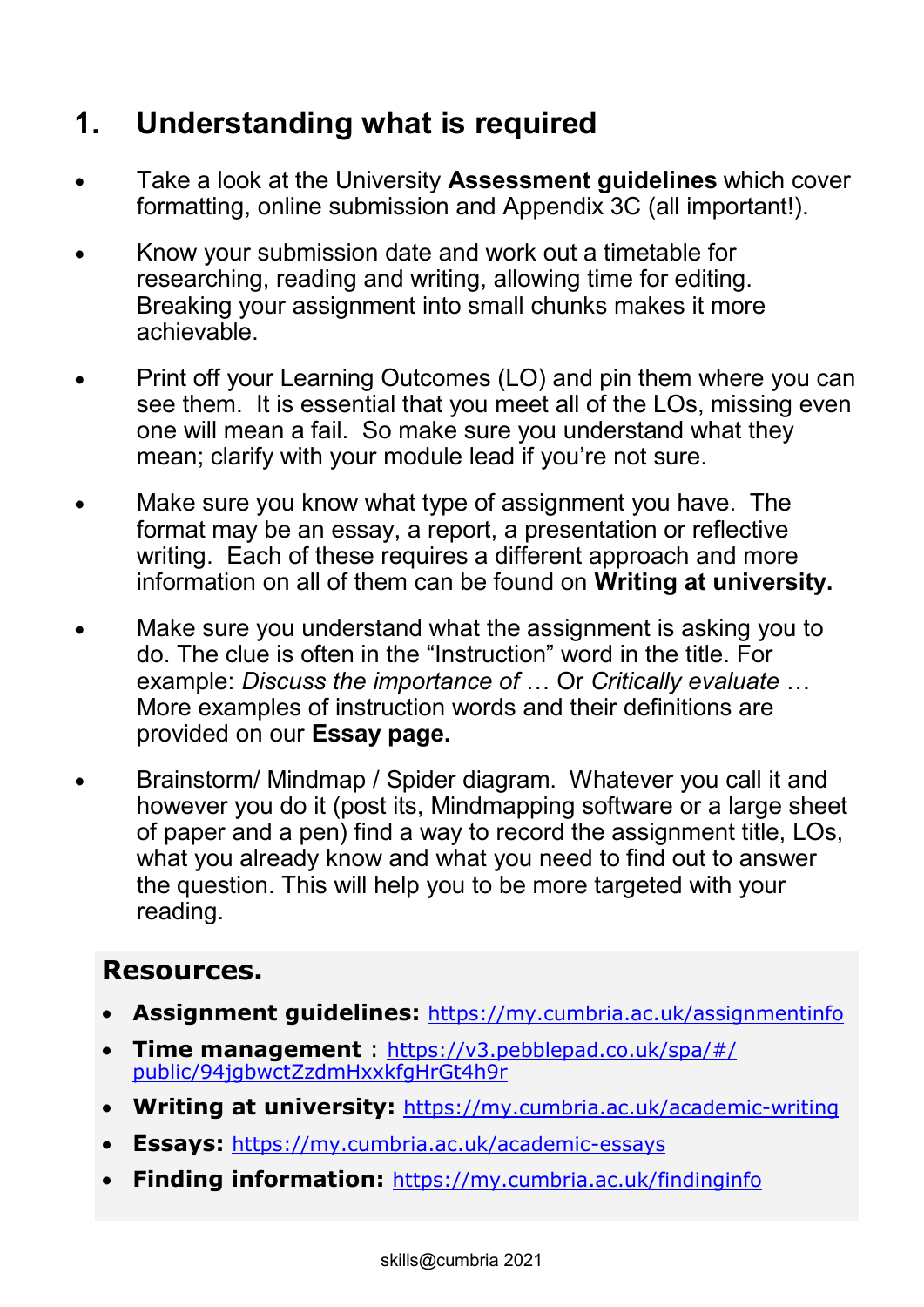#### **2. Read and take notes**

- There is no short cut, you have to read around the topic to decide what points need to go in your assignment. One of the differences in writing at university is that every point must be supported by good quality evidence, not just opinion. Without the evidence you can't write an evidence-based, academic essay.
- Start with your module reading list for the key texts. Start with some broad reading to get an overview of your topic and then use **OneSearch** to hone down onto specific reading to answer a particular aspect. Make sure you use academic resources, not just random sources you find on the web. Our **Finding information** page has much more on this topic.
- Start early! This gives you time to build your knowledge base and make connections between various sources, placements and your Learning Outcomes. Make yourself comfortable and break your work into timed chunks.
- Reading at university is different to reading for pleasure as you rarely read an academic book from cover to cover. You use the chapters, index and keywords to identify the most relevant parts of a text. Previous students have shared their top reading tips on our **Reading and notetaking** page.
- Reading shouldn't be a passive exercise: you need to engage and interact with the reading, asking questions and taking notes. Highlighting can be a useful tool but for notetaking to become a part of your information processing, you need to understand and summarise the key information. There are different styles of notetaking and examples can be found on our **Reading and notetaking** page.
- Make sure you record all the referencing details for every source you have read. You will need them to write your assignment. Our **Referencing** page has lots of information on this.
	- **Reading and notetaking:** [https://my.cumbria.ac.uk/](https://my.cumbria.ac.uk/academic-reading) [academic](https://my.cumbria.ac.uk/academic-reading)-reading
	- **Referencing**: <https://my.cumbria.ac.uk/referencing>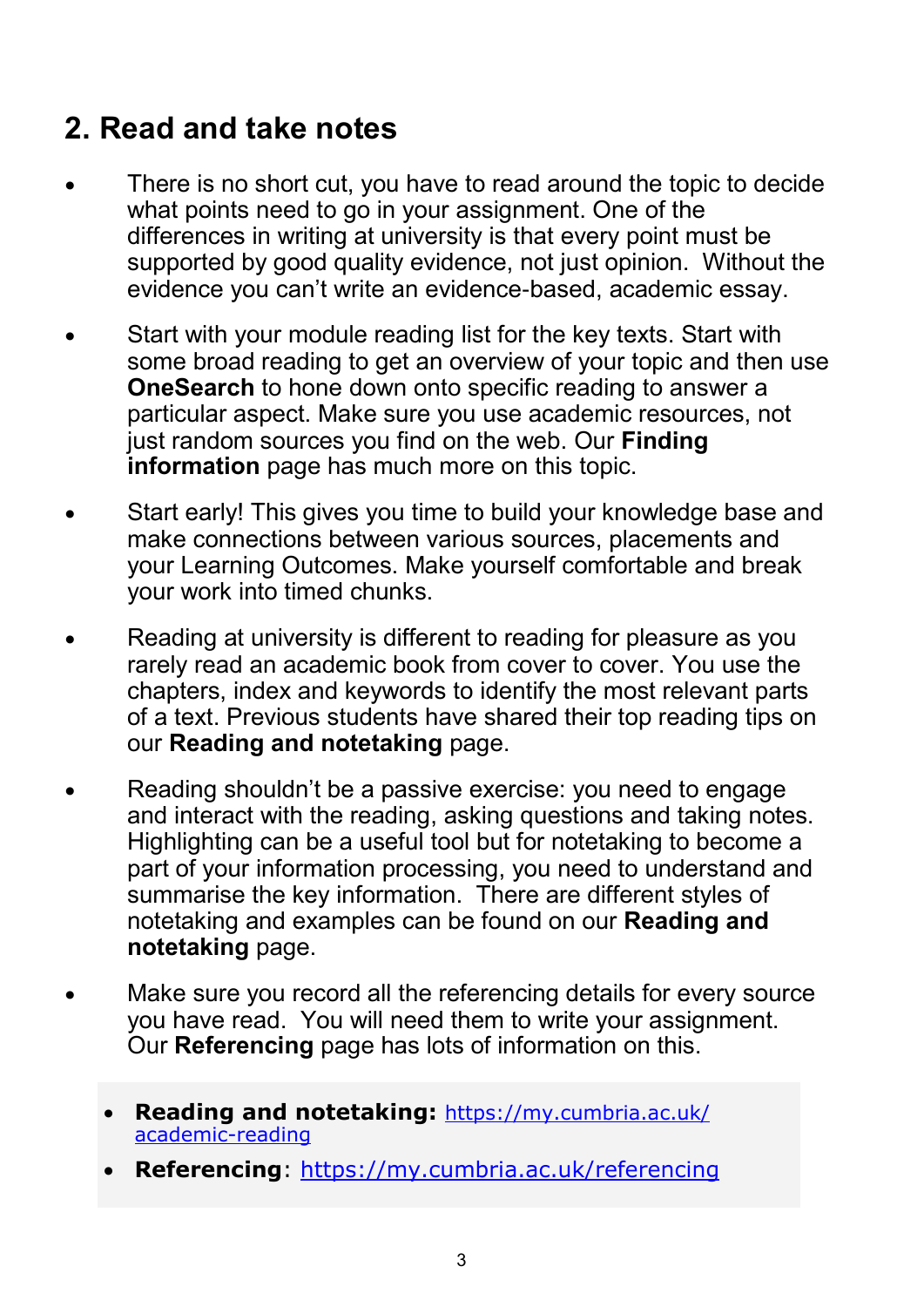#### **3. Planning and structure**

- What have you learnt? What information do you need to give to answer your assignment and meet your Learning outcomes (LO)?
- A mindmap is useful at this stage too, recording how you are going to break up your main points into sub-points. Add your evidence to the relevant point and map to the LOs.
- Can you then turn this into a linear plan which identifies what you are going to talk about in which order? This provides a series of headings with your evidence listed: a map to help you navigate your content. If you find it difficult to plan and just need to start writing, use a **reverse outline** afterwards; see section 5.
- Each heading will become a separate paragraph, focussing on one main point per paragraph. Paragraphs are really useful for organising your thinking and leading the reader through a logical, structured discussion.
- An academic essay normally has an introduction, main body formed of a series of paragraphs, and a conclusion. How many words are assigned to each section will depend on the assignment guidance and marking grid. If the introduction is assigned 5% of the mark then give it roughly 5% of the words. The same applies to each LO or section depending on how the assignment has been structured.
- A report or reflective piece will have a different structure; check out the specific information for these assignment types on **Writing at university**

#### **Resources**

- **Writing at university:** Planning, paragraphs, linking and more [https://my.cumbria.ac.uk/academic](https://my.cumbria.ac.uk/academic-writing)-writing
- **Using your literature**: [https://stream.cumbria.ac.uk/ap/](https://stream.cumbria.ac.uk/ap/Skills/Reading/Using_Your_Literature/story_html5.html) [Skills/Reading/Using\\_Your\\_Literature/story\\_html5.html](https://stream.cumbria.ac.uk/ap/Skills/Reading/Using_Your_Literature/story_html5.html)
- **Making your notes count**: [https://stream.cumbria.ac.uk/](https://stream.cumbria.ac.uk/ap/Skills/Reading/Making_your_notes_count/story_html5.html) [ap/Skills/Reading/Making\\_your\\_notes\\_count/](https://stream.cumbria.ac.uk/ap/Skills/Reading/Making_your_notes_count/story_html5.html) [story\\_html5.html](https://stream.cumbria.ac.uk/ap/Skills/Reading/Making_your_notes_count/story_html5.html)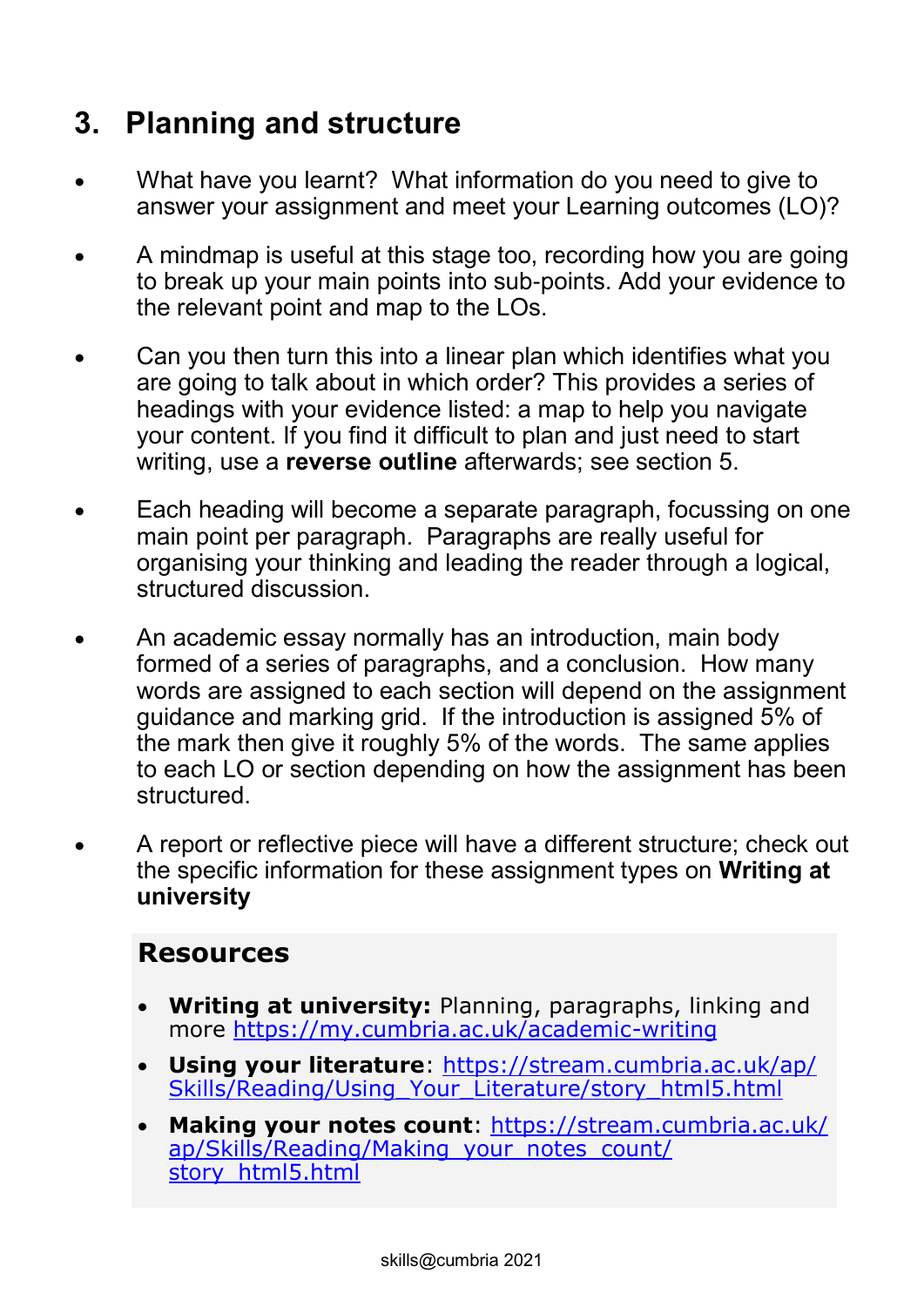### **4. Write the first draft.**

- Don't complete this the night before your submission date! You need to allow time to come back to your draft and edit.
- That blank bit of paper can be daunting so just start writing; you can edit it later. You don't need to start at the beginning: start on a section you feel most confident with and build it up that way. Think of the way films are shot out of sequence and then spliced together at the end.
- Take your heading and flesh out the point you want to make in that paragraph, supported by your evidence. Good notes come in useful here as they provide the basis for your writing. See the resources box for some relevant videos. Make sure you remove your headings from the final version—unless it is a report.
- There are many **paragraphing** acronyms e.g. PEEL (see the **Writing at university** page) but basically each paragraph should have one main point, which is made clear in the opening sentence. Then you should bring in your evidence which you analyse, discuss or apply, depending on your assignment brief. Finish with a summary and/or a link to your next point.
- In this way each paragraph forms a mini essay which is linked to the next point. Linking your paragraphs to show your thinking or argument, helps the reader (and marker) navigate through. If you are writing out of order you may need to come back to this.
- There is a tendency to try and sound "academic" but it is more important to make your point clearly, supported by the evidence. Your academic voice will develop over time, along with your subject or professional terminology. Avoid using colloquial or chatty phases and don't use "I" unless it is reflective writing.
- Write your introduction at the end, when you know what you have said. If you wrote it at the start, revisit it. The introduction is where you set the context and layout how you will answer the question.
- Your conclusion will pull together all of the points you have made during the main body—add nothing new apart from maybe recommendations or an action plan if required.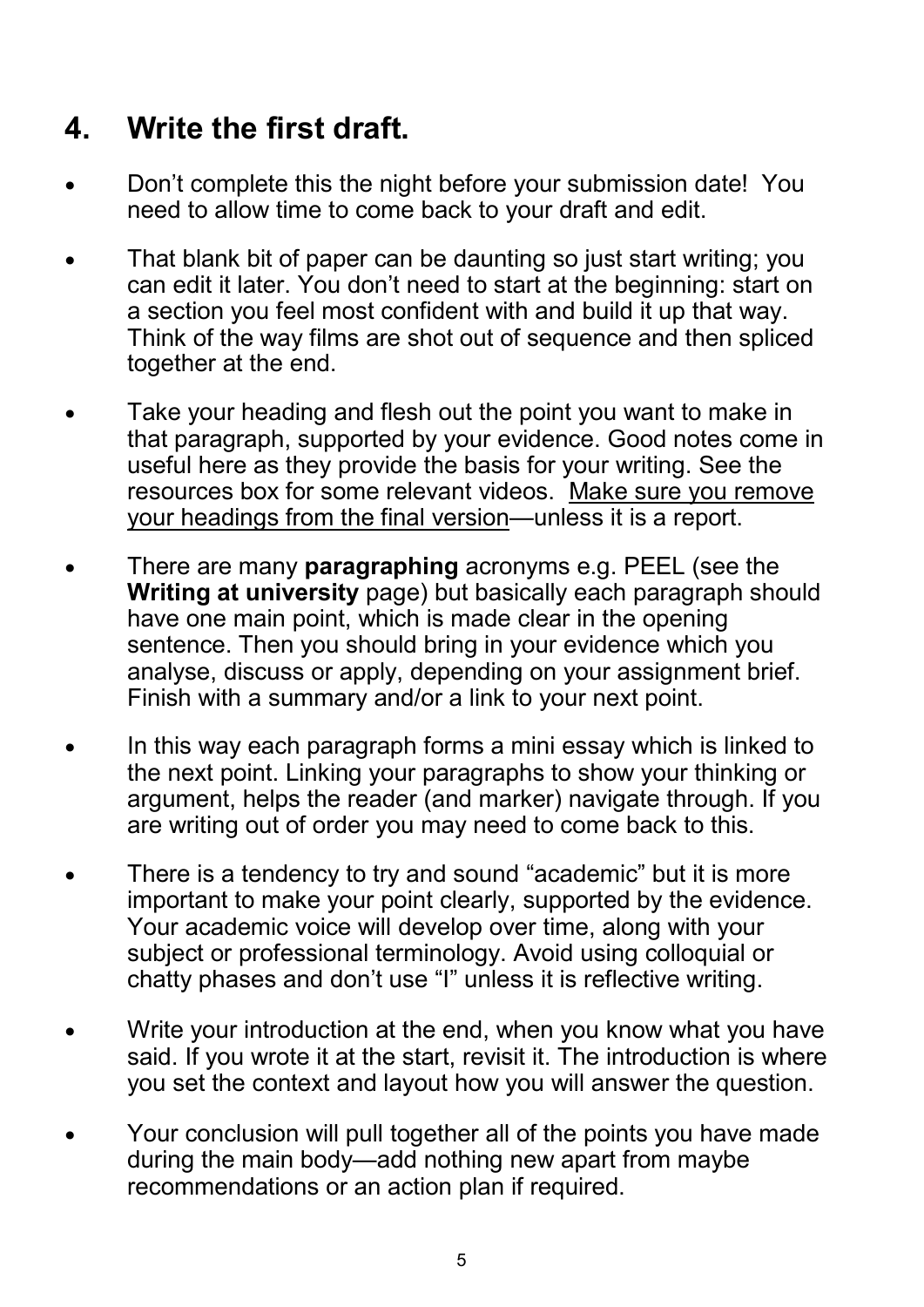#### **5. Editing:** *Write without fear, edit without mercy*

- No writer submits their first draft; every book and article you read will have been extensively honed and edited. You need to allow time to do the same.
- Try to leave a decent amount of time between writing the first draft and revisiting it. This gives you a chance to see it with fresh eyes and be more objective. Printing it out also helps to gain some distance and also gives you the option of scribbling over it.
- Don't try and do everything at once, revisit it a few times with a different purpose each time.
- Start with the overall structure. If things deviated from your plan or you didn't have one, use a **Reverse outline** to see if everything is in the best order. For this, note by each paragraph what it is about in a couple of words (or highlight your topic sentence). This shows you what you wrote about in what order. Do you need to adjust it? Perhaps you need to move things or merge paragraphs if they are duplicating the same point. Maybe you are covering too much and the paragraph needs splitting? If your paragraph takes a whole page, that is a clue you need to split it. Three line paragraphs may need to merge.
- Look at your argument. Are your paragraphs linked in a way that leads your reader through your argument? Is every point relevant to your assignment and Learning Outcomes? If not remove it.
- Often a first draft has too many words. The steps above should help to remove duplication and irrelevant points but you can **eliminate wordiness** too by removing unnecessary words—see the link in **Resources.**
- Check your evidence. Is every point supported by a citation that is correctly formatted?
- Is your grammar, spelling and punctuation correct? Read it out loud or use a screen reader function. This will help to identify where the pauses should be and if a sentence doesn't flow. Note what you regularly get wrong, for example if your sentences tend to be too long, and keep an eye on it.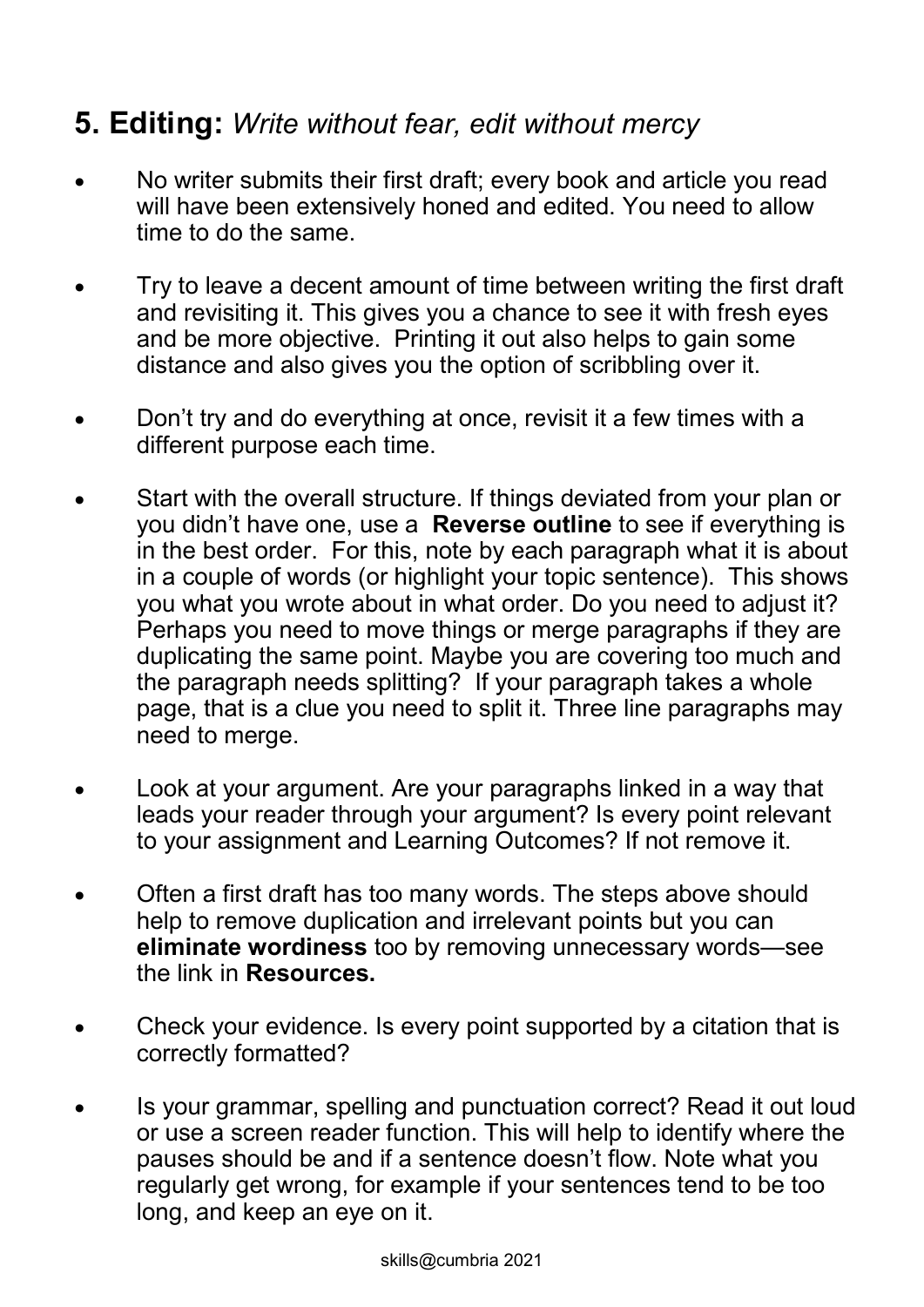## **6. Being critical**

- Your assignment feedback may highlight that you are being too descriptive and need to be more critical. Being critical is a state of mind that you will develop as you move up the levels and at its core it involves *questioning everything*. Think of April Fools Day when we take nothing at face value and check the stories that appear that day to see if they are real or just jokes.
- Criticality starts with your reading and note taking—question what you read, link it to your experience, *compare* and *contrast* to other sources. Use critical questions (found on our **Critical page**) to *evaluate* the literature.
- When it come to writing, try to focus on the **WHY** and **HOW,** rather than reporting the **WHAT** and **WHEN** which may lead to descriptive writing. Only use description to set the scene.
- When you are presenting your evidence, don't just report what an author says but *interpret* it for your context and identify its *significance,* **ie** why have you included it? Why is it worth writing about? How does it impact on practice.
- Critical writing has more *depth*, it doesn't just skim the surface but covers fewer points in more detail. It tends to have an "argument" or stance and that critical "voice" gets stronger as you move up the levels.
- These are all skills that you will develop over time. Our **Being critical** page has lots more information.

### **Resources**

- **Being critical**: [https://my.cumbria.ac.uk/being](https://my.cumbria.ac.uk/being-critical)-critical
- **Editing section**: [https://my.cumbria.ac.uk/academic](https://my.cumbria.ac.uk/academic-writing)-writing
- **Reverse outline:** [https://web.microsoftstream.com/video/](https://web.microsoftstream.com/video/cc8f4eff-0762-430d-b4a2-af29b0536522) cc8f4eff-0762-430d-b4a2-[af29b0536522](https://web.microsoftstream.com/video/cc8f4eff-0762-430d-b4a2-af29b0536522)
- **Eliminating wordiness:** [https://sass.queensu.ca/](https://sass.queensu.ca/onlineresource/topics/eliminating-wordiness/) [onlineresource/topics/eliminating](https://sass.queensu.ca/onlineresource/topics/eliminating-wordiness/)-wordiness/